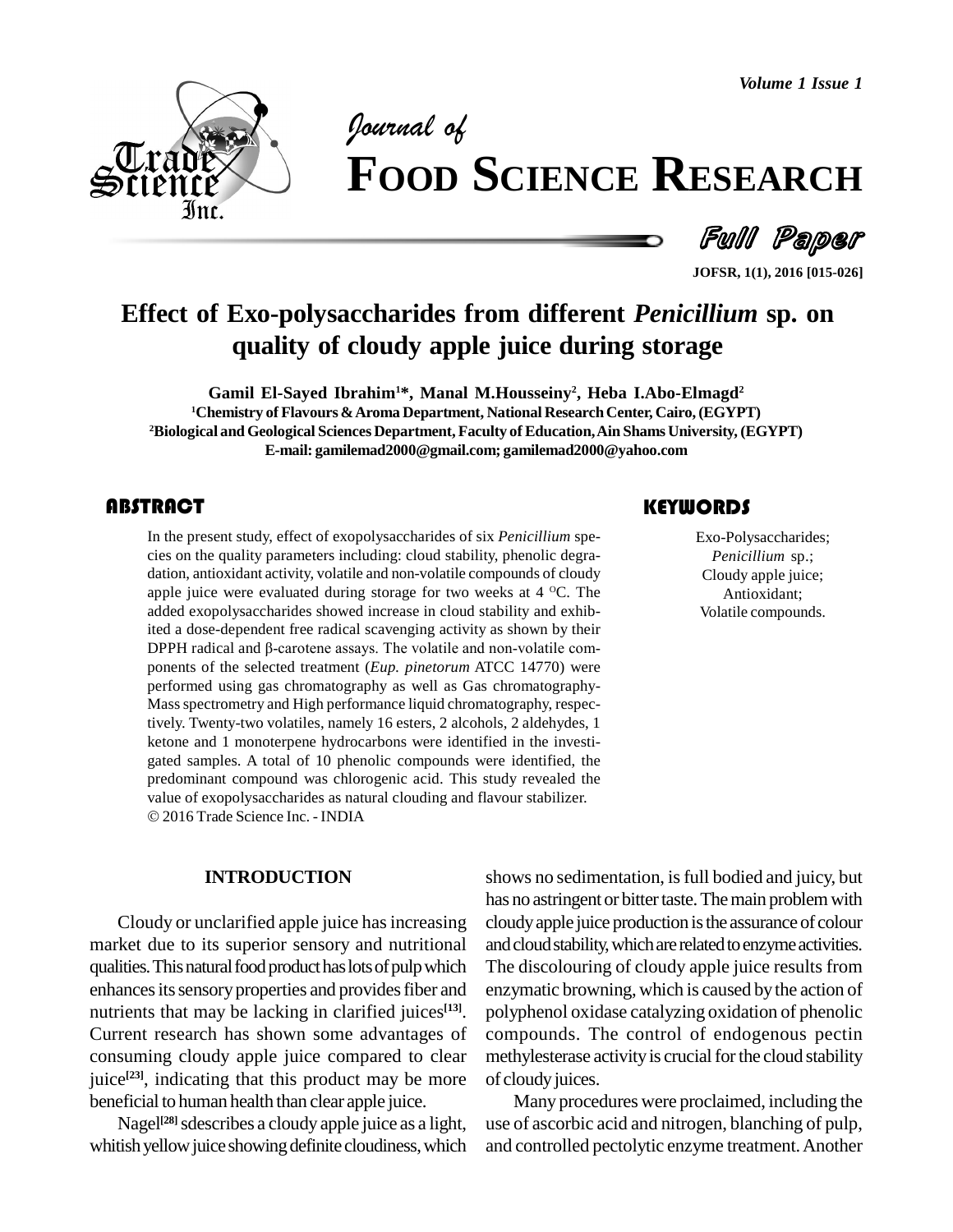approach forthe prevention of enzymatic browning of fruit juices has been the use of pH variation, heat treatment and antibrowning agents<sup>[39]</sup>. Although these (b) Fr methods may be effective in retarding or preventing<br>browning, they also have undesirable effects such as<br>fiavour damage, nutritional losses, chemical concern, browning, they also have undesirable effects such as and colour alterations.

Recently,microbial polysaccharides have attracted increasing attention because of their effective antioxidant activity. Many studies have shown that microbial polysaccharides improve the activity of antioxidant enzymes, scavenge free radicals, and inhibit lipid oxidation<sup>[35]</sup>. Polysaccharides are widely found in (DNS) animals, plants, and microorganisms that have numerous bio-activities, e.g. antitumour, anticancer, antiviral, anticoagulant, and immunological activities. Fungi are an important resources of natural bioactive compounds such as alkaloids, terpenoids, steroids, quinones, isocoumarins, lignans, phenylpropanoids, phenols and polysaccharides **[2]** with a variety of bioactivities, and have varied applicable aspects in agriculture, medicine and food industry.

In our previous study<sup>[16]</sup> we had perform screening agar (P the available *Penicillium* species for their exo- and endo-polysaccharides producing ability and selecting the available *Penicillium* species for their exo- and were curredo-polysaccharides producing ability and selecting temper<br>the most potent species '*Eup. pinetorum*' and then (diame determining the optimum environmental conditions for its polysaccharides production in submerged cultures. In addition, we attempted to investigate the effect of selected species exopolysaccharides on flavour compounds of cloudyapple juice.

Little is known so farabout the antioxidant effects of fungal polysaccharides in real food system, especially, the antioxidant activities of the polysaccharides from *Penicillium* species which have been rarely reported<sup>[7]</sup>. Therefore, this study aimed to investigate the effect of six *Penicillium* isolates polysaccharides on cloud stability, phenolic degradation, antioxidant, volatile and non-volatile of cloudy apple juice during storage for two weeks at refrigerator.

#### **MATERIALAND METHODS**

#### **Materials**

#### **(a) Fungal species**

(Agicultural Research Culture Collection) and ATCC (American Type Culture Collection).

#### **(b)Fruits**

Fresh apples (*Malus domestica* cv. Anna) were purchased from a local fruit market, Dokki, Giza, Egypt during 2013-2014 seasons.

#### **(c) Chemicals**

Folin–Ciocalteu's reagent, linoleic acid,  $\beta$ -carotene, DPPH (1,1 '-diphenyl-2-picryhydrazyl), Butylated hydroxy toluene (BHT), *tert*-Butylated hydroxyl qunione (TBHQ), Gallic acid, 3,5-dinitrosalicylic acid (DNS), D-glucose were purchased from Sigma (Germany). All other chemicals such as absolute ethanol, sulphuric acid, barium carbonate (anhydrous), phenol crystal, chloroform, Tween 20, toluene, sodium carbonate, glucose, yeast extract, peptone,  $\rm{KH_{2}PO_{_{4}}},$  $MgSO<sub>4</sub>$ .7H<sub>2</sub>O were of analytical grade.

#### **Methods**

#### **(a)Fungal cultivation**

Cultures were maintained at  $4^{\circ}$ C on potato dextrose agar(PDA) plates with periodic subculture.The fungi Cultures were maintained at 4°C on potato dextrose<br>agar (PDA) plates with periodic subculture. The fungi<br>were cultured on a PDA medium for 5–7 days at ambient temperature. Then, plugs of active growing mycelium (diameter  $0.4 \text{ cm}$ ) were inoculated into a  $250 \text{ ml}$  flask containingslightlymodifysubmergedmediumconsisting of the following components  $(g/L)$ : glucose, 40; yeast extract, 1.0; peptone, 0.5;  $KH_{2}PO_{4}$ , 0.5;  $MgSO<sub>4</sub>$ .7H<sub>2</sub>O, 0.5 as described in our previous work<sup>[7]</sup>. The pH was adjusted to 6.5, and then the flasks were incubated on a rotary shaker at 28 C and 150 g for 7 days.

#### **(b) Exopolysaccharides extraction**

Exopolysaccharides were extracted according to Kim *et al*.<sup>[18]</sup>, the samples were redissolved in distilled water for determination of the total carbohydrate content, reducing power, total phenol content, protein content, and antioxidant activity.

#### **Properties of Exopolysaccharides**

#### **(a) Determination of total carbohydrate content**

The *Penicillium* species were obtained from NRRL  $\mu$ l of exopolysaccharide solution with 150  $\mu$ l of The carbohydrate contents were determined with (a) Determination of total carbohydrate content<br>The carbohydrate contents were determined with<br>a phenol–sulphuric acid method according to Masuko *et al.*<sup>[24]</sup>, the colour reaction was initiated by mixing 50 nenol-sulphuric acid method according to Masuko<br>  $U^{[24]}$ , the colour reaction was initiated by mixing 50<br>
of exonolysaccharide solution with 150 µl of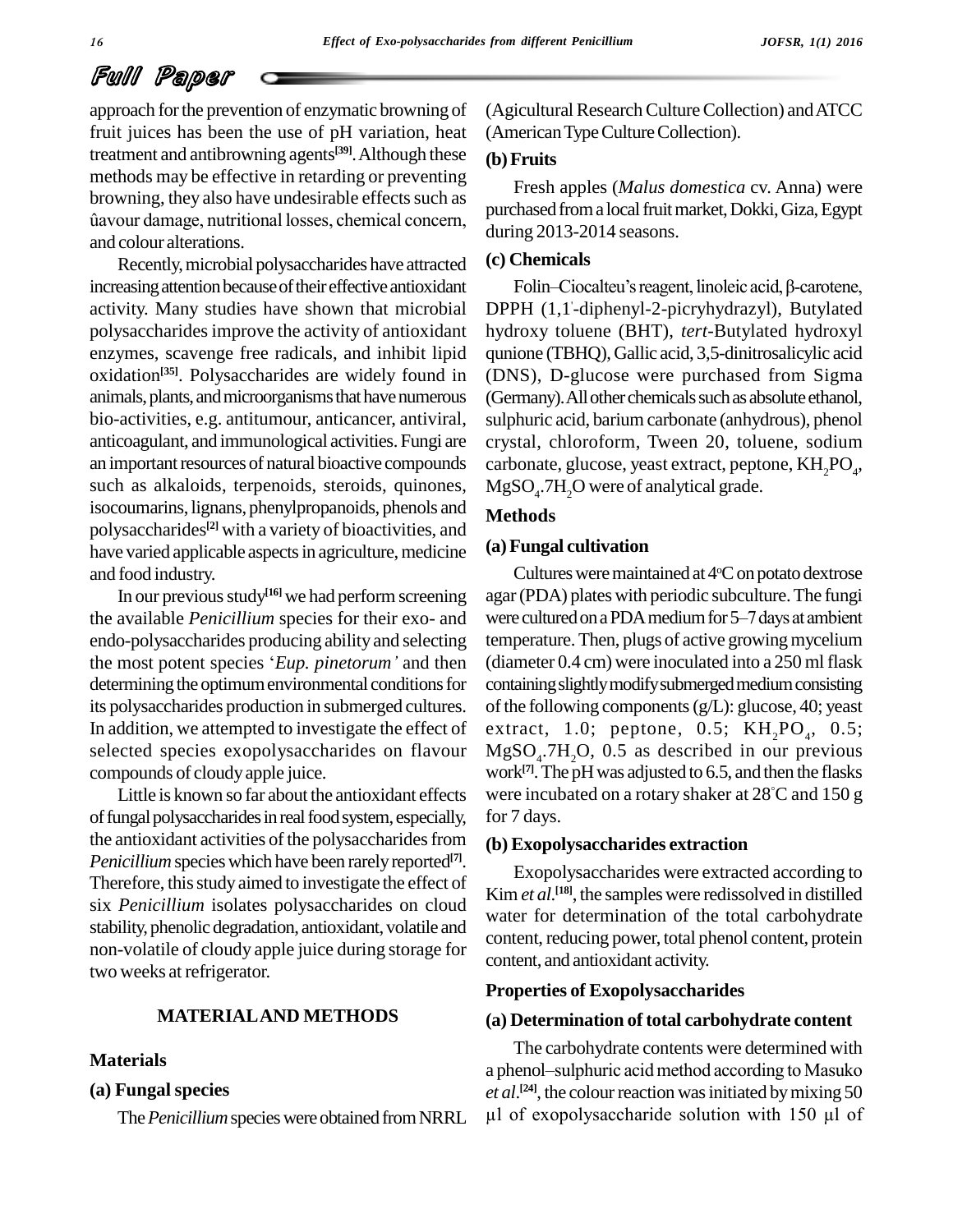concentrated sulphuric acid, followed immediately with respect concentrated sulphuric acid, followed immediately with<br>30 µl of 5% phenol, and the reaction mixture was kept at at 90 °C for 5min. After cooling to room temperature, Sp the absorbance of the mixture was measured at 490 nm. The total carbohydrate content was calculated with D-glucose as standard.

#### **(b) Determination of reducing sugar and protein**

The reducing sugar was determined by the method ofMiller(1959briefly,0.5mlof1%3,5-dinitrosalicylic acid (DNS) was added to an aliquot of  $\lambda$ of Miller (1959 briefly, 0.5 ml of 1 % 3, 5-dinitrosalicylic describacid (DNS) was added to an aliquot of exopolysaccharide (20–500  $\mu$ l) and the volume adjusted Antiox to 5ml with distilled water. After shaking, the mixture was heated in boiling water for 5min and cooled to room temperature; 2.5 ml of distilled water were added to the mixture. The absorbance was measured at 540 nm, and the total reducing sugar was calculated with D-glucose as <sup>a</sup> standard reducing sugar. Total polysaccharide wasthe subtraction of reducing sugar from the total carbohydrate.

Proteins were estimated by the Folin-Ciocalteau phenol reagent method<sup>[22]</sup> using bovine serum albumin  $\frac{W(1)}{2}$ (Sigma) as a standard.

#### **(c) Preparation of cloudy apple juice and storage conditions**

Apples were washed with running tap water, dried<br>Apples were washed with running tap water, dried<br> $\frac{1}{2}$ under fan and then cut into four pieces with the help of stainless steel knife. Apple juice was extracted using a household table top juice extractor (Multipress automatic Braun MP80, Kronberg, Germany) and filtered through sterilized double layered cheese cloth to remove impurities and coarse particles. To avoid  $40^{\circ}$ C for 10 min using a rotary evaporator (BUCHI, undesirable enzymatic browning,  $1g/L$ ascorbic acid was<br>added to the pressed juice. Then, the samples were<br>fultered through a 4-layer cheese cloth and poured into<br>mixture added to the pressed juice. Then, the samples were beakers containing exopolysaccharides with different concentrations. The sample without adding exopolysacchrides considered as control. The juice treatments and the control were stored at 4°C (refrigerator) for two weeks and samples were taken out at intervals to be assayed.

#### **(d) Measurement of juice cloud stability**

During the storage, aliquots(10 ml) of the stored juice were drawn from the upper portion of the bottles. containing the same concentration of sample without  $\beta$ -The cloud stability of the juice was determined before and after centrifugation at 4200 xg for 15 min,

respectively in a 1 cm path cuvette cell as absorbance at 660 nm**[36]**, using UV-Vis Shimadzu Spectrophotometer (UV-1601 PC, Japan).

## **(e) Analysis of total phenol content and phenolic degradation**

The total phenol content and phenolic degradation of the studied samples were estimated by the Folin- Ciocalteu colourimetric method, based on the procedure described by Ibrahim *et al*. **[17]**.

#### **Antioxidant activity assays**

## **(a) Scavenging of 1,1 '-diphenyl-2-picrylhydrazyl (DPPH) radicals assay**

The DPPH radical-scavenging activity of juices was determined according to themethod of **[37]**.The radical scavenging activity of the samples (antioxidant activity) was expressed as percent inhibition of DPPH radical asfollowing:

% **Inhibition** =  $[(A_{\text{control}} - A_{\text{treatment}}/=A_{\text{control}})] \times 100$ where:  $A_{\text{control}}$ : is the absorbance of the control;  $A_{\text{treatment}}$ : is the absorbance of the treatments. Butylated hydroxyl anisol (BHA), *tert*-Butylated hydroxyl qunione (TBHQ)<br>were used as reference compounds.<br>**(b) β–Carotene-linoleic acid assay** were used as reference compounds.

test tubes containing  $0.2$  ml of samples in 80% methanol Carotene bleaching assay was carried out<br>ling to the method developed by Wettasinghe &<br>li<sup>[34]</sup>. one milliliter of β-carotene solution (0.2 mg/ according to the method developed by Wettasinghe  $\&$ Shahidi<sup>[34]</sup>. one milliliter of  $\beta$ -carotene solution (0.2 mg/ ml chloroform) was pipetted into a round-bottom flask (50 ml) containing 0.02 ml of linoleic acid and 0.2 ml of<br>100% Tween 20. The mixture was then evaporated at<br>40°C for 10 min using a rotary evaporator (BUCHI, 100% Tween 20.The mixture wasthen evaporated at Germany) to remove chloroform. After evaporation, the mixture was immediately diluted with 100 ml of distilled water. The distilled water was added slowly to the mixture with vigorous agitation to form an emulsion. Five ml aliquots of the emulsion were transferred into different at 1 mg/ml. The mixture wasthen gently mixed and placed in <sup>a</sup> water bath at <sup>50</sup> °C for <sup>2</sup> h.Absorbance of the sample was measured every 30 min for 2 h at 470 nm using UV-Vis Shimadzu Spectrophotometer (UV-1601 PC, Japan). Blank solution was prepared, containing the same concentration of sample without  $\beta$ -1601 PC, Japan). Blank solution was prepared, carotene. All determinations were performed in triplicate. The total antioxidant activitywas calculated based on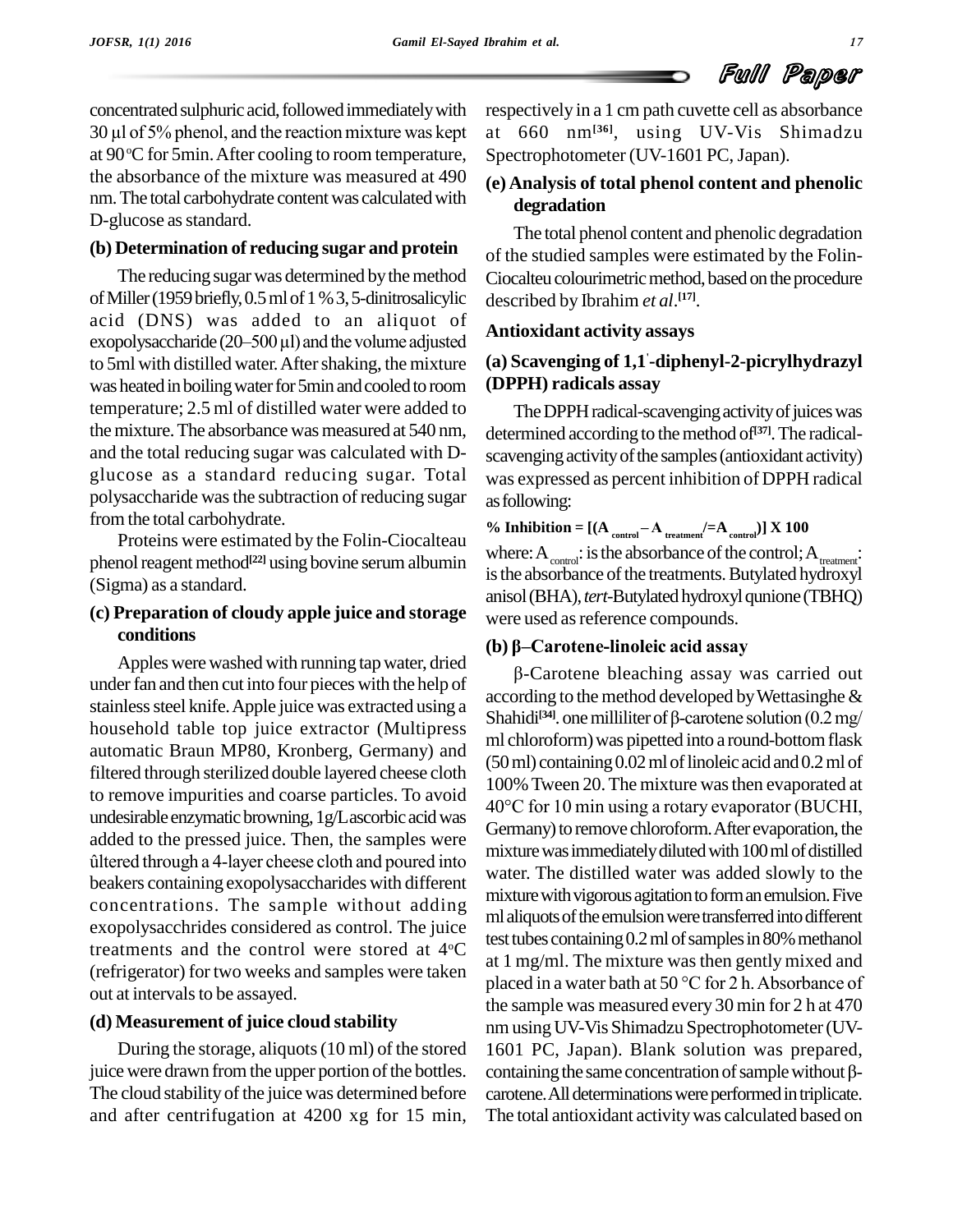the following equation:

 $\mathbf{AA} = [\mathbf{1} \cdot (\mathbf{A}_{S(0)} \cdot \mathbf{A}_{S(120)}) / \mathbf{A}_{B(0)} \cdot \mathbf{A}_{B(120)})] \times 100$ where:AA:Antioxidant activity Where,  $A_{S(0)}$ : is absorbance of sample at 0 min.,  $A_{S(120)}$ : is absorbance of sample at 120 min.,  $A_{b(0)}$ : is absorbance of blank at 0 min.,  $A_{b(120)}$ : is absorbance of blank at 120min.

The volatiles in headspace of treatments under investigation were isolated using a dynamic headspace system. The samples were purged for  $\sim$  3 h with nitrogen gas (grade of  $N_{2}$  > 99.99%). The headspace volatiles were swept into cold traps containing diethyl ether and (NIST) gas (grade of N<sub>2</sub> > 99.99%). The headspace volatiles the N were swept into cold traps containing diethyl ether and (NIS pentane (1:1, V/V) and hold at 10 °C. The solvents pure containing the volatiles were dried over anhydrous sodium sulphate overnight. The volatiles were obtained by evaporation of the solvents under reduced pressure.

#### **Gas Chromatography analysis**

Gas chromatography(GC) analysiswas performed using Perkin-Elmer Autosystem equipped with ûame ionisation detector (FID). A fused silica capillary column sample<br>DB-5 (60 m X 0.32 mm i.d) was used. The oven 300SB<br>temperature was maintained initially at 50 °C for 10 Techno DB-5 (60 m X 0.32 mm i.d) was used. The oven DB-5 (60 m X 0.32 mm i.d) was used. The oven 300SI<br>temperature was maintained initially at 50 °C for 10 Techn<br>min and then programmed from 50 to 180 °C at a rate  $\text{min}^{-1}i$ temperature was maintained initially at 50 °C for 10 Techn<br>min and then programmed from 50 to 180 °C at a rate min<sup>-1</sup> a<br>of 3 °C/ min. Helium was used as the carrier gas at a (2.5%) fow rate of 1.0 ml/min. The injector and detector to 1 of 3°C/ min. Helium was used as the carrier gas at a  $(2.5\%$ <br>fow rate of 1.0 ml/min. The injector and detector to 101<br>temperatures were 220 and 250 °C, respectively. The 40% 1

retention indices (Kovats index) of the separated volatile components were calculated with hydrocarbons ( $C_6$ – $C_2$ ) as references.

#### **Gas chromatographicñmassspectrometric analysis**

**Isolation and analysis of headspace volatiles** The analysis was carried out using a coupled gas Gas chromatographic–mass spectrometric analysis<br>The analysis was carried out using a coupled gas<br>chromatography Hewlett–Packard (5890)/mass The analysis was carried out using a coupled gas<br>chromatography Hewlett–Packard (5890)/mass<br>spectrometry Hewlett–Packard-MS (5970). The chromatography Hewlett–Packard (5890)/mass<br>spectrometry Hewlett–Packard-MS (5970). The<br>ionization voltage was 70 eV, mass range m/z 39–400 amu. The GC condition was carried out as mentioned above. The isolated peaks were identified by comparison of mass spectra of the target compounds with those of the National Institute of Standards and Technology (NIST)libraryand verified by the retention indices of pure standard compounds identified by matching with data from the library of mass spectra and compared with those of authentic compounds and published data **[1]**.

## **Measurement of the polyphenolic compoundsin apple juices by HPLC**

Briefly, the extraction was performed with a 1:1 dilution of apple juice with HPLC grade methanol. Briefly, samples were injected onto a RP-HPLC column Zorbax 300SB  $C_{18}$  column (4.5 X 250 mm) (Agilent 1100 Technologies, USA) and eluted with a flow rate of 1 ml min -1 andamobilephasecontaining:(A)aceticacid/water  $(2.5\%)$  and (B) acetonitrile following a gradient: from 0 to 10 min, 0% B, from 10 to 40, 10% B, from 40 to 70, 40% B, up to 72, 100% B. The identification of the

**TABLE1 :The yield oftotal carbohydrates, reducing sugars,Exo-polysaccharides, protein,total phenol content and antioxi dant activity of the six** *Penicillium* **species**

| Penicillium                     | <b>Total</b>                                                               | Reducing                       | Exo-                         | <b>Protein</b>                  | <b>Total</b><br>phenol         | Antioxidant<br>activity $(\% )$ |                                |  |
|---------------------------------|----------------------------------------------------------------------------|--------------------------------|------------------------------|---------------------------------|--------------------------------|---------------------------------|--------------------------------|--|
| species                         | polysaccharides<br><b>Sugars</b><br>carbohydratesg/L<br>mg/g<br>g/L<br>g/L | content<br>mg<br>GAE/g         | DPPH <sup>o</sup>            | β-<br>carotene                  |                                |                                 |                                |  |
| Eupenicillium<br>ochrosalmonium | $2.04 \pm 0.12^a$                                                          | $0.04\pm$<br>0.13 <sup>a</sup> | $2.0 \pm 0.11$               | $33.2 \pm$<br>0.15              | $34.8 \pm$<br>$0.15^{a}$       | $64.4\pm$<br>0.12 <sup>a</sup>  | $60.3\pm$<br>0.17 <sup>a</sup> |  |
| Eup. pinetorum                  | $3.48 \pm 0.15$                                                            | $0.05\pm$<br>0.17 <sup>b</sup> | $3.43 \pm 0.13$              | $31.5 \pm$<br>$0.19^{b}$        | $35.6\pm$<br>0.12 <sup>a</sup> | $72.3+$<br>$0.15^{b}$           | $65.6\pm$<br>0.19 <sup>a</sup> |  |
| Penicillium<br>crustosum        | $1.53 \pm 0.20$                                                            | $0.03\pm$<br>0.18              | $1.5 \pm 0.17$ <sup>a</sup>  | $31.4 \pm$<br>$0.12^{b}$        | $44.2\pm$<br>0.13              | $58.0\pm$<br>$0.16^\circ$       | $53.2\pm$<br>$0.14^{b}$        |  |
| P. chrysogenum                  | $2.83 \pm 0.17^{\text{ b}}$                                                | $0.04\pm$<br>0.12 <sup>a</sup> | $2.79 \pm 0.20^{\mathrm{b}}$ | $34.3 \pm$<br>0.22              | $40.1\pm$<br>0.17              | $56.3\pm$<br>0.11 <sup>c</sup>  | $50.1\pm$<br>0.20 <sup>b</sup> |  |
| P. megasporum                   | $1.88 \pm 0.13$ <sup>a</sup>                                               | $0.06\pm$<br>0.16              | $1.82 \pm 0.19^{\text{ a}}$  | $30.2 \pm$<br>0.24 <sup>a</sup> | $31.3\pm$<br>0.20              | $61.3\pm$<br>0.14 <sup>a</sup>  | $59.3\pm$<br>0.21 <sup>a</sup> |  |
| P. olsonii                      | $2.98 \pm 0.21^b$                                                          | $0.05\pm$<br>$0.15^{b}$        | $2.93 \pm 0.21$ <sup>b</sup> | $30.4 \pm$<br>0.20 <sup>a</sup> | $42.1 \pm$<br>0.16             | $66.4\pm$<br>0.18 <sup>a</sup>  | $63.4\pm$<br>0.22 <sup>a</sup> |  |

\*: Values are expressed as (mean  $\pm$  SD, n=3); The same letters within the same column are not significant ( $P \le 0.05$ )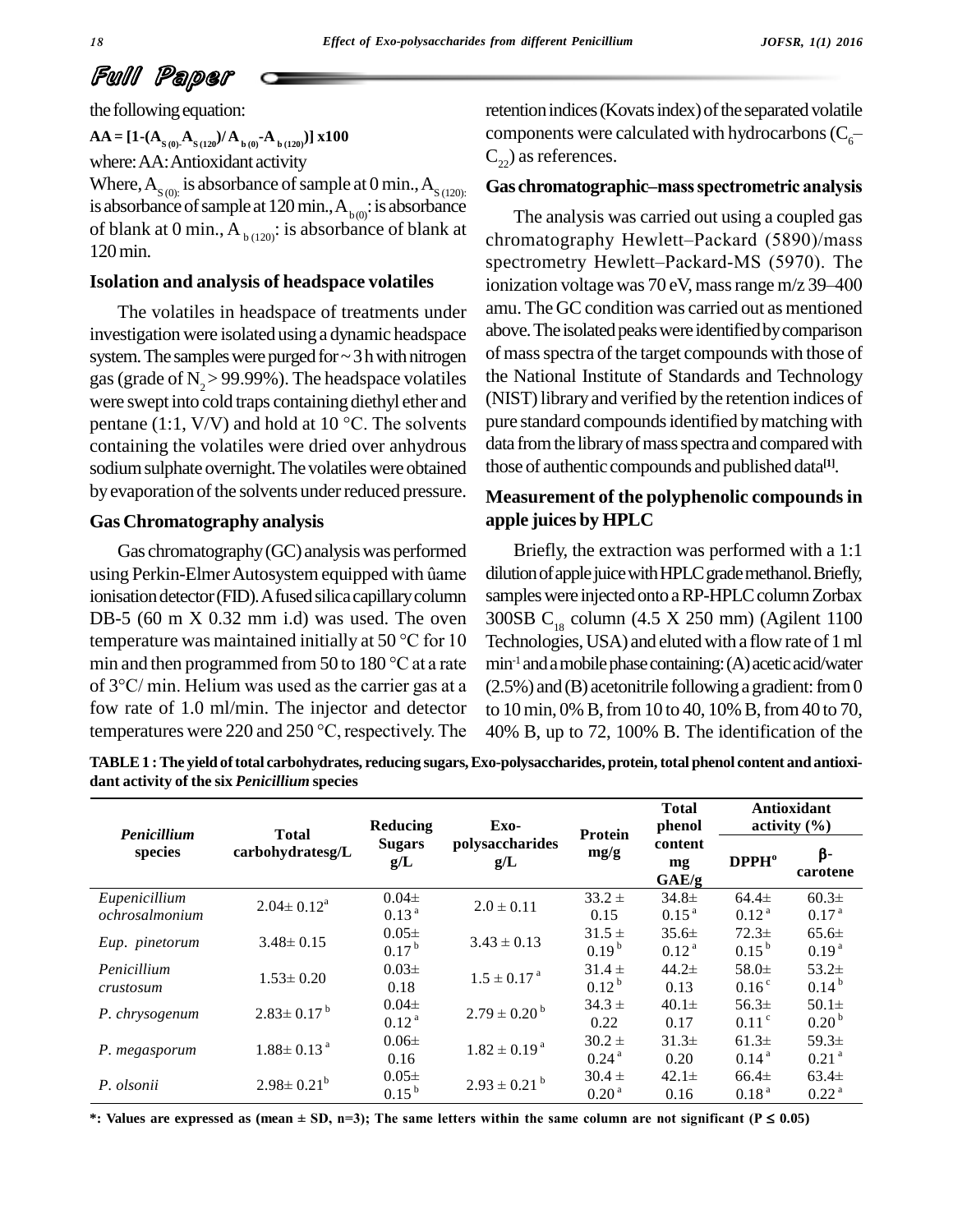components in the sample was done by comparing their retention time and UV spectra with those of polyphenolic compound external standards Hoang *et al*., **[15]**. Each compound was quantified by comparing its peak area against the standard obtained specifically for the reference solutions containing that compound.

#### **Statistical analysis**

Results were given as mean±SD of three independent determinations. One-way analysis of Results were given as mean $\pm$ SD of three estim<br>independent determinations. One-way analysis of exoperation<br>variance (ANOVA) and least signiûcant difference cruste (LSD) were performed using SPSS.14 to determine variance (ANOVA) and least signiûcant difference<br>(LSD) were performed using SPSS.14 to determine<br>any signiûcant difference among various treatments was exop used to compare the means. Differences were that  $P$ . any signiûcant difference among various treatments<br>used to compare the means. Differences v<br>considered to be signiûcant at  $P < 0.05^{[31]}$ . considered to be significant at  $P < 0.05^{[31]}$ .

#### **RESULTSAND DISCUSSION**

#### **Compositional analysis of crude polysaccharides**

The results in TABLE 1 showed that all the experimental fungi produced variable amounts of exopolysacchrides, it was clarified that the highest total carbohydrate content and exopolysaccaharides were resulted from the isolates; *Eup. Pinetorum*, *P. olsonii* and *P. chrysogenum*, are 3.48, 2.98 and 2.83 g/Lfor total carbohydrates and 3.43, 2.93 and 2.79 g/L for exopolysaccharides, respectively. With regard to the estimation of reducing sugar, it was shown that the exopolysaccharides of *P. megasporum* and *P. crustosum* had the highest and the lowest amounts of reducing sugar. The total phenol contents in the exopolysaccharides were also investigated. It was shown that *P. crustosum* and *P. olsonii* have the highest total phenol content (44.2 and 42.1mg GAE/g of polysaccharides, respectively). Moreover, protein content of the three above mentioned isolates, *Eup. Pinetorum*, *P. olsonii* and *P. chrysogenum* was 31.5, 30.4 and 34.3 mg/g, respectively.

| Storage time (days)          |                              |                              |                              |                              |                              |  |
|------------------------------|------------------------------|------------------------------|------------------------------|------------------------------|------------------------------|--|
| Usage level uL/100 mL        | Zero time                    | $\overline{2}$               | $\overline{\mathbf{4}}$      | $\bf{8}$                     | 14                           |  |
| Control                      | $96.3 \pm 1.09^{*a}$         | $92.2 \pm 0.31$              | 89.5±0.28                    | 88.6±0.91                    | $87.4 \pm 0.24$              |  |
| Eupenicillium ochrosalmonium |                              |                              |                              |                              |                              |  |
| 150                          | $96.8 \pm 0.88$              | $93.4 \pm 0.16^a$            | $92.3 \pm 0.34$ <sup>a</sup> | $91.1 \pm 0.24$              | $90.7 \pm 0.49^{\mathrm{a}}$ |  |
| 300                          | $97.4 \pm 0.34^b$            | $94.5 \pm 0.29^b$            | $93.7 \pm 0.29^b$            | $92.8 \pm 0.19^a$            | 91.6 $\pm$ 0.34 <sup>b</sup> |  |
| 450                          | $98.3 \pm 0.46$              | $95.8 \pm 0.95$ <sup>c</sup> | $95.1 \pm 0.24$ <sup>c</sup> | 93.3 $\pm$ 0.12 <sup>b</sup> | $92.5 \pm 0.28$              |  |
| Eup. Pinetorum               |                              |                              |                              |                              |                              |  |
| 150                          | $98.3 \pm 0.28$              | $95.4 \pm 0.37$              | $94.8 \pm 0.17$              | $94.2 \pm 0.18$              | $92.3 \pm 0.17$              |  |
| 300                          | $98.7 \pm 0.21$              | $95.7 \pm 0.12$ <sup>c</sup> | $94.4 \pm 0.12$              | $93.8 \pm 0.61$              | $92.7 \pm 0.24$              |  |
| 450                          | $99.2 \pm 0.19$              | $96.3 \pm 0.16$              | $95.2 \pm 0.31$ °            | $94.7 \pm 0.17$              | $93.2 \pm 0.25$              |  |
| Penicillium crustosum        |                              |                              |                              |                              |                              |  |
| 150                          | $96.7 \pm 0.34$              | 93.4 $\pm$ 0.94 $^{\circ}$   | $92.7 \pm 0.15$              | $92.6 \pm 0.26$              | $91.4 \pm 0.16^a$            |  |
| 300                          | $97.4 \pm 0.27^b$            | 94.7 $\pm$ 0.39 <sup>b</sup> | $93.3 \pm 0.28$              | $92.8 \pm 0.61^a$            | 91.6 $\pm$ 0.12 <sup>b</sup> |  |
| 450                          | $97.8 \pm 0.22$ <sup>c</sup> | $95.2 \pm 0.67$              | $94.8 \pm 0.23$              | 93.3 $\pm$ 0.58 <sup>b</sup> | $92.9 \pm 0.51$              |  |
| P. chrysogenum               |                              |                              |                              |                              |                              |  |
| 150                          | $97.2 \pm 1.17$              | $94.4 \pm 1.03$              | $93.3 \pm 0.37$              | $92.7 \pm 0.74$              | $92.1 \pm 0.46$              |  |
| 300                          | $97.8 \pm 0.97$ <sup>c</sup> | $94.7 \pm 1.07$              | 93.8 $\pm$ 0.12 <sup>b</sup> | $92.9 \pm 0.15^a$            | $92.5 \pm 0.24$              |  |
| 450                          | $98.4 \pm 0.45$              | $95.2 \pm 0.92$              | $94.2 \pm 0.19$              | 93.4 $\pm$ 0.16 <sup>b</sup> | $92.8 \pm 0.16$              |  |
| P. megasporum                |                              |                              |                              |                              |                              |  |
| 150                          | $96.5 \pm 0.14$ <sup>a</sup> | $92.2 \pm 0.86$              | $91.6 \pm 0.20$              | $90.6 \pm 0.13$              | 89.7±0.12                    |  |
| 300                          | $96.8 \pm 0.18$              | $93.3 \pm 1.08^a$            | $92.7 \pm 0.27$ <sup>a</sup> | $91.4 \pm 0.24$              | $90.8 \pm 0.24$ <sup>a</sup> |  |
| 450                          | $97.3 \pm 0.16^b$            | $93.9 \pm 2.03$              | $92.9 \pm 0.91$              | $92.2 \pm 0.28$              | 91.5 $\pm$ 0.29 <sup>b</sup> |  |
| P. olsonii                   |                              |                              |                              |                              |                              |  |
| 150                          | $97.5 \pm 2.04$              | 94.7 $\pm$ 0.89 <sup>b</sup> | 93.8 $\pm$ 0.64 <sup>b</sup> | $92.3 \pm 0.64$              | $91.7 \pm 0.31$              |  |
| 300                          | $97.8 \pm 0.17$ <sup>c</sup> | 95.3±0.94                    | $94.2 \pm 0.29$              | $93.7 \pm 0.91$              | $92.2 \pm 0.27$              |  |
| 450                          | $98.2 \pm 0.16$              | $95.8 \pm 1.06^c$            | $94.9 \pm 0.37$              | $94.1 \pm 0.14$              | $93.3 \pm 0.25$              |  |

TABLE 2 : Changes in the cloud stability (T%) in apple juice during two weeks of storage at 4 °C

\*: Values are expressed as (mean  $\pm$  SD, n=3); The same letter within the same column are not significant ( $P \le 0.05$ )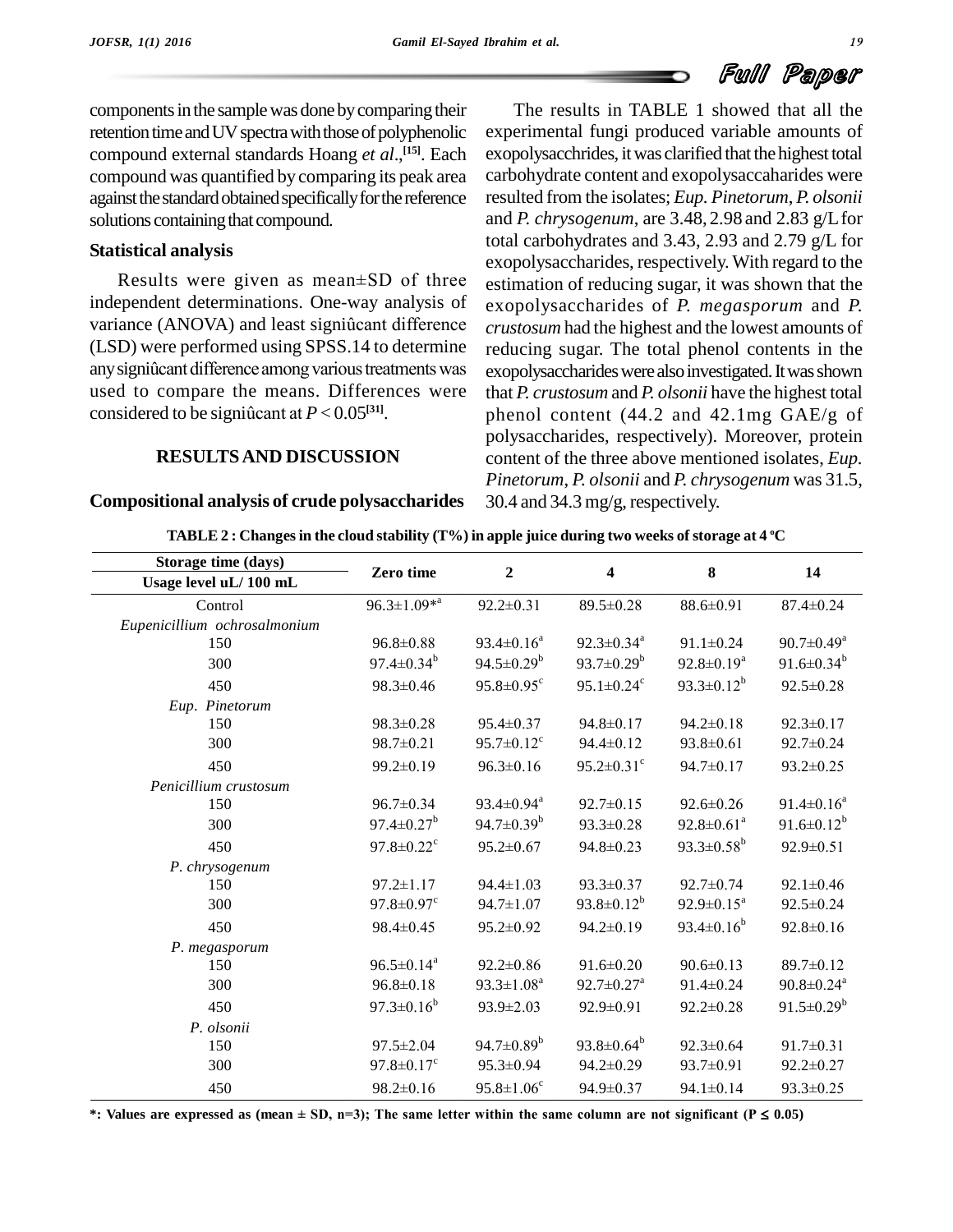Our results in good agreement with Dong & Yao<sup>[9]</sup> conce who found that high yields of exopolysaccharides were extracted from both natural and cultured mycelia of Cordyceps sinensis. While, Chen et al.<sup>[6]</sup>, reported high stabili exopolysaccharide production by the mangrove endophytic fungus *Aspergillus*sp.Y16. On the other hand, the obtained results was not in accordance with Thetsrimuang *et al*. **[32]**, who found that the exopolysaccharide of*Lentinus polychrous*mycelia had the lowest total carbohydrate, whereas the exopolysaccharide of dried fruit body had the highest value while, mycelium wasfound to give the highest yield of crude polysaccharide, but with the lowest content of total carbohydrate.

## **Antioxidant activities of fungal exopolysaccharides**

Itwas clarified fromTABLE1 that*Eup.Pinetorum* possesses potent antioxidant activity followed by *P*. treatments as well as the individual phenolic compounds<br>olsonii and *Fun ochrosalmonium* with scavenging in treatment with *Eup. Pinetorum*—selected sample*olsonii* and *Eup. ochrosalmonium* with scavenging effect amounted to 72.3, 66.4 and 64 %, respectively were gon DPPH radicals and 65.6, 63.4 and 60.3 %, In respectively on  $^{2}$ -carotene assay. The effect of cloud: on DPPH radicals and 65.6, 63.4 and 60.3 %, antioxidants on DPPH radicals scavenging is due to their hydrogen-donating ability, while, The bleaching mechanism of <sup>²</sup>-carotene is <sup>a</sup> free radical mediated phenomenon resulting from the formation of hydroperoxides from linoleic acid oxidation<sup>[27]</sup>. In the  $\frac{1}{20}$  (E<sup>ll</sup> phenomenon resulting from the formation of<br>hydroperoxides from linoleic acid oxidation<sup>[27]</sup>. In the  $\%$  (Eugenbence of antioxidant, <sup>2</sup>-carotene will undergo rapid discoloration. The addition of the antioxidant containing absence of antioxidant,  $2$ -carotene will undergo rapid<br>discoloration. The addition of the antioxidant containing<br>extracts can protect the extent of  $2$ -carotene orange colour by neutralizing the peroxide products which were formed from linoleic acid. Our results are in accordance to Li *et al*<sup>[20]</sup>. who found that the DPPH scavenging  $\frac{1}{2}$ activity was increased with the exopolysaccharide concentration increasingproduced from*Berkleasmium* sp.

#### **Cloud stability**

During the storage period of 14 days, some bottles were taken out of the cultured box and some juice was drawn from the upper portion of the bottles and assayed directly or assayed after being centrifugation and the obtained data are displayed in TABLE 2. The added exopolysaccharides showed increase in cloud stability with increasing the concentration. Under our studied concentration the highest stability was in treatment with *Eup*. *Pinetorum* (99.2%) at 450 ul/100 ml juice followed by*P. chrysogenum* (98.4%) while the lowest stability had obtained in the treatment with *P. megasporum* (97.3%) at the same level at zero time.

Asthe storage time prolonged from zero to 14 d, the cloud stability in all treatments decreased significantly, but minimal decrease was observed in *Eup*. *Pinetorum* (93.2%). Our results in good manner with Genovese & Lozano **[12]** who found that the greater stabilizing effect of CMC in cloudy apple juice was basicallydue to its electronegativity.

Also, Zhang *et al*.<sup>[38]</sup>, also found that alginate-Na with negative charge had an effective action in preventing sedimentation in combined vegetable juice.

#### **Phenolic degradation and phenolic compounds**

The obtained data of phenolic degradation in all treatments as well as the individual phenolic compounds The obtained data of phenolic degradation in all<br>treatments as well as the individual phenolic compounds<br>in treatment with *Eup*. *Pinetorum* –selected samplewere given in (TABLES 3 and 4).

In TABLE 3 results of phenolic degradation of cloudy apple juice treated with several exopolysacchrides during storage are presented and revealed that with prolong the storage time an increase in phenolic degradation had occurred. Generally, the decline of phenol content was in the range from 16.90 % (*Eup*. *Pinetorum*) to 33.4 % (*P. megasporum*) after two days of storage. Phenolic degradation measured in the investigated sampleswasin linewith **[30]**.

During the storage experiment of juices with and without exopolysaccharides added at 4 °C for two weeks, the phenolic degradation and chlorogenic acid became more important by prolonged storage time (TABLES 3 and 4). Since the polyphenol oxidase was inactivated, the decrease of polyphenols was caused bynon-enzymatic reaction.

In a previous study Carbone *et al*. **[5]**, studied the influence of genotype, tissue type and cold storage on bioactive compounds of different apple cultivars, where total phenol content was dramatically reduced after cold storage (flesh 50 %; peels 20 %). On the other hand, results by Burda *et al*.<sup>[4]</sup>, showed that the concentration of the major phenolics, epicatechins, procyanidin  $B_2$ , and phloretin glycosides in apple flesh remained at a relatively constant level during the storage. Since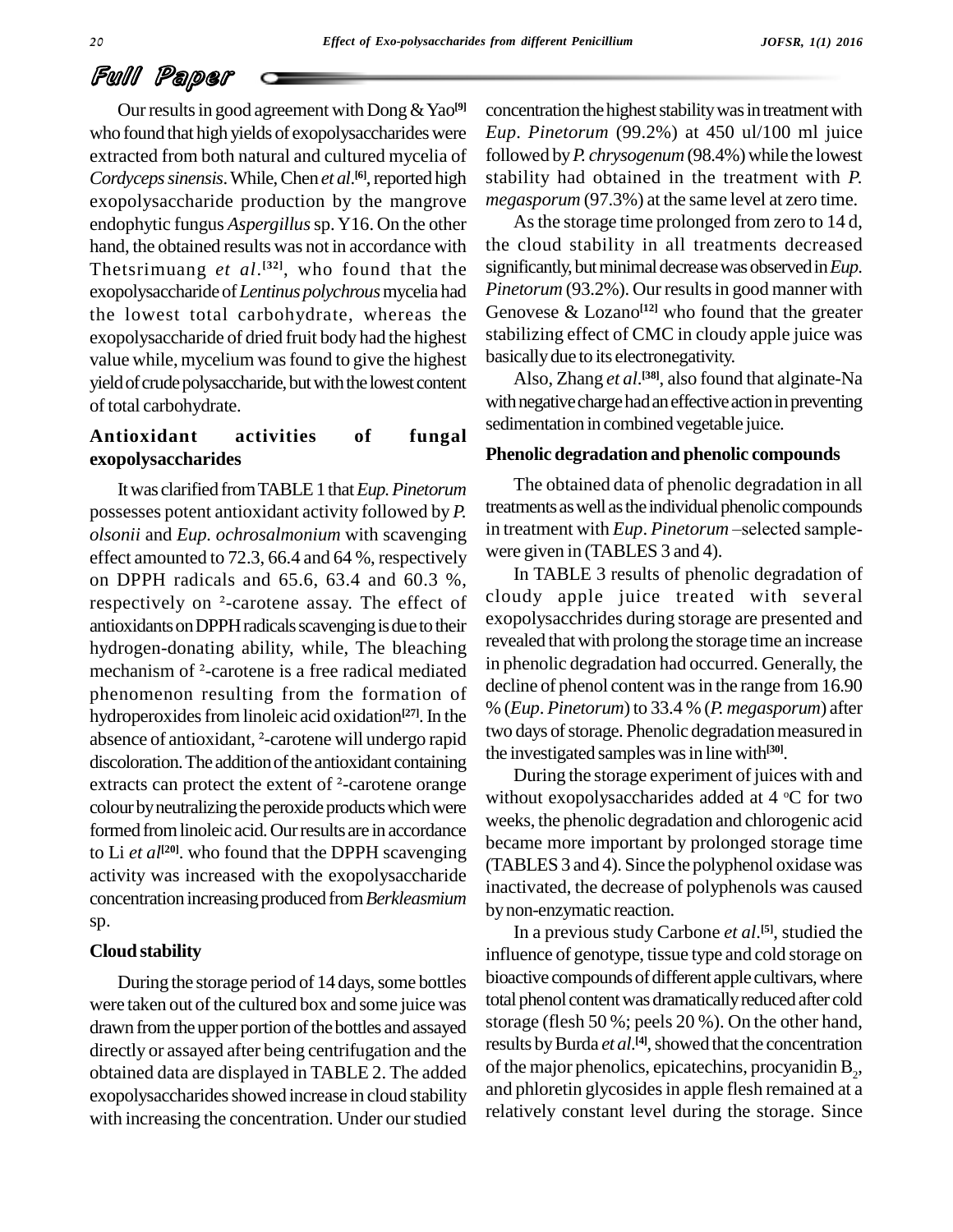| Storage time (days)          | $\overline{2}$<br>4          |                              | 8                            |                              |  |
|------------------------------|------------------------------|------------------------------|------------------------------|------------------------------|--|
| Usage level uL/100 mL        |                              |                              |                              | 14                           |  |
| Eupenicillium ochrosalmonium |                              |                              |                              |                              |  |
| 150                          | $32.6 \pm 0.02*$             | $35.3 \pm 0.09^a$            | $39.7 \pm 0.52$              | $40.6 \pm 0.27$ <sup>a</sup> |  |
| 300                          | $31.4 \pm 0.18$ <sup>a</sup> | $34.2 \pm 0.12^b$            | $38.5 \pm 0.19^a$            | 39.7±0.30                    |  |
| 450                          | $30.5 \pm 0.31^b$            | $34.1 \pm 0.91$              | $36.4 \pm 0.31^b$            | $37.8 \pm 0.28^b$            |  |
| Eup. Pinetorum               |                              |                              |                              |                              |  |
| 150                          | $19.5 \pm 0.14$              | $22.8 \pm 0.62$ <sup>c</sup> | $26.4 \pm 0.37$              | $28.3 \pm 0.91$ <sup>c</sup> |  |
| 300                          | $17.4 \pm 0.12$              | $19.6 \pm 0.35$              | $20.7 \pm 0.16$              | $24.5 \pm 0.84$              |  |
| 450                          | $16.9 \pm 0.05$              | $18.2 \pm 0.17$              | $19.3 \pm 0.18$              | $21.8 \pm 0.57$              |  |
| Penicillium crustosum        |                              |                              |                              |                              |  |
| 150                          | $34.2 \pm 0.17$              | $36.4 \pm 0.61$              | $38.9 \pm 0.19^a$            | $40.1 \pm 0.31$ <sup>a</sup> |  |
| 300                          | $31.2 \pm 0.21$ <sup>a</sup> | $33.7 \pm 0.25$ <sup>d</sup> | $36.7 \pm 0.28$ <sup>b</sup> | 38.4±0.29                    |  |
| 450                          | $30.7 \pm 0.16^b$            | $31.4 \pm 0.37$              | $35.3 \pm 0.29$ <sup>c</sup> | $37.9 \pm 0.25^b$            |  |
| P. chrysogenum               |                              |                              |                              |                              |  |
| 150                          | $31.9 \pm 0.08$ <sup>c</sup> | $33.7 \pm 0.31$              | $35.6 \pm 0.51$              | $37.2 \pm 0.19$              |  |
| 300                          | $29.7 \pm 0.14$              | $31.4 \pm 0.18$              | $32.7 \pm 0.19$              | $35.6 \pm 0.14$              |  |
| 450                          | $28.3 \pm 0.12$              | $30.8 \pm 0.12$              | $31.8 \pm 0.13$              | 34.5±0.34                    |  |
| P. megasporum                |                              |                              |                              |                              |  |
| 150                          | $33.4 \pm 0.31$              | $35.8 \pm 0.37$ <sup>a</sup> | $37.6 \pm 0.82$              | $38.2 \pm 0.61$              |  |
| 300                          | $31.7 \pm 0.28$ <sup>c</sup> | $34.2 \pm 0.62^b$            | $36.8 \pm 0.74$              | $37.9 \pm 0.18^b$            |  |
| 450                          | $30.8 \pm 0.15^b$            | $33.9 \pm 0.24$ <sup>d</sup> | $35.4 \pm 0.62$ <sup>c</sup> | $36.5 \pm 0.16$              |  |
| P. olsonii                   |                              |                              |                              |                              |  |
| 150                          | $23.7 \pm 0.11$              | $25.6 \pm 0.09$              | $29.8 \pm 0.56$              | $30.4 \pm 0.54$              |  |
| 300                          | $22.8 \pm 0.02$              | $23.4 \pm 0.15$              | $26.7 \pm 0.38$              | 29.8±0.19                    |  |
| 450                          | $20.6 \pm 0.31$              | $22.9 \pm 0.38$ <sup>c</sup> | $25.8 \pm 0.47$              | $28.6 \pm 0.17$ <sup>c</sup> |  |

| TABLE 3 : Phenolic degradation in cloudy apple juice stored at 4 °C after different treatments at three concentrations (g/100 |  |
|-------------------------------------------------------------------------------------------------------------------------------|--|
| ml)                                                                                                                           |  |

\*: Values are expressed as (mean  $\pm$  SD, n=3); The same letter within the same column are not significant (P  $\leq$  0.05)

TABLE 4: Effect of Eup. Pinetorum on phenolic compound concentrations (mg/100 mL) of Cloudy apple juice stored for two **weeks at 4 <sup>o</sup>C**

|                          | <b>Control</b>    |                  | Eup. pinetorum   |                  |
|--------------------------|-------------------|------------------|------------------|------------------|
| <b>Phenolic compound</b> | Fresh             | <b>Stored</b>    | Fresh            | <b>Stored</b>    |
| Gallic acid              | $0.06 \pm 0.002*$ | $0.03 \pm 0.001$ | $0.95 \pm 0.15$  | $0.84 \pm 0.09$  |
| Ellagic acid             | $0.28 \pm 0.04$   | $0.14\pm0.01$    | $0.36\pm0.43$    | $0.29 \pm 0.01$  |
| Ourecetin                | $0.07 \pm 0.001$  | $0.06 \pm 0.003$ | $0.14\pm0.07$    | $0.11 \pm 0.007$ |
| Chlorogenic acid         | $12.9 \pm 0.14$   | $6.72 \pm 0.21$  | $13.72 \pm 0.16$ | $12.96\pm0.18$   |
| Cinnamic acid            | $0.83 \pm 0.05$   | $0.61 \pm 0.04$  | $0.94\pm0.03$    | $0.87\pm0.05$    |
| Pyrogallol               | $0.43 \pm 0.06$   | $0.29 \pm 0.19$  | $0.55 \pm 0.22$  | $0.43\pm0.12$    |
| Synirgenic acid          | $1.14\pm0.04$     | $0.87\pm0.13$    | $1.34\pm0.18$    | $1.29 \pm 0.17$  |
| Catechin                 | $0.09 \pm 0.008$  | $0.01 \pm 0.005$ | $0.07 \pm 0.004$ | $0.01 \pm 0.003$ |
| Ascorbic acid            | $1.37\pm0.19$     | $0.74 \pm 0.08$  | $1.38\pm0.12$    | $0.25 \pm 0.04$  |
| P-Qumaric acid           | $0.76 \pm 0.03$   | $0.56 \pm 0.017$ | $0.85 \pm 0.05$  | $0.78 \pm 0.17$  |

**\*: Values are expressed as(mean <sup>±</sup> SD, n=3)**

individual phenolic compounds have shown to varyin their browning rates, it is important to know that the concentration of individual phenol in apples changes

during the storage.

The significant change of the phenolic degradation may be due to higher concentration of the individual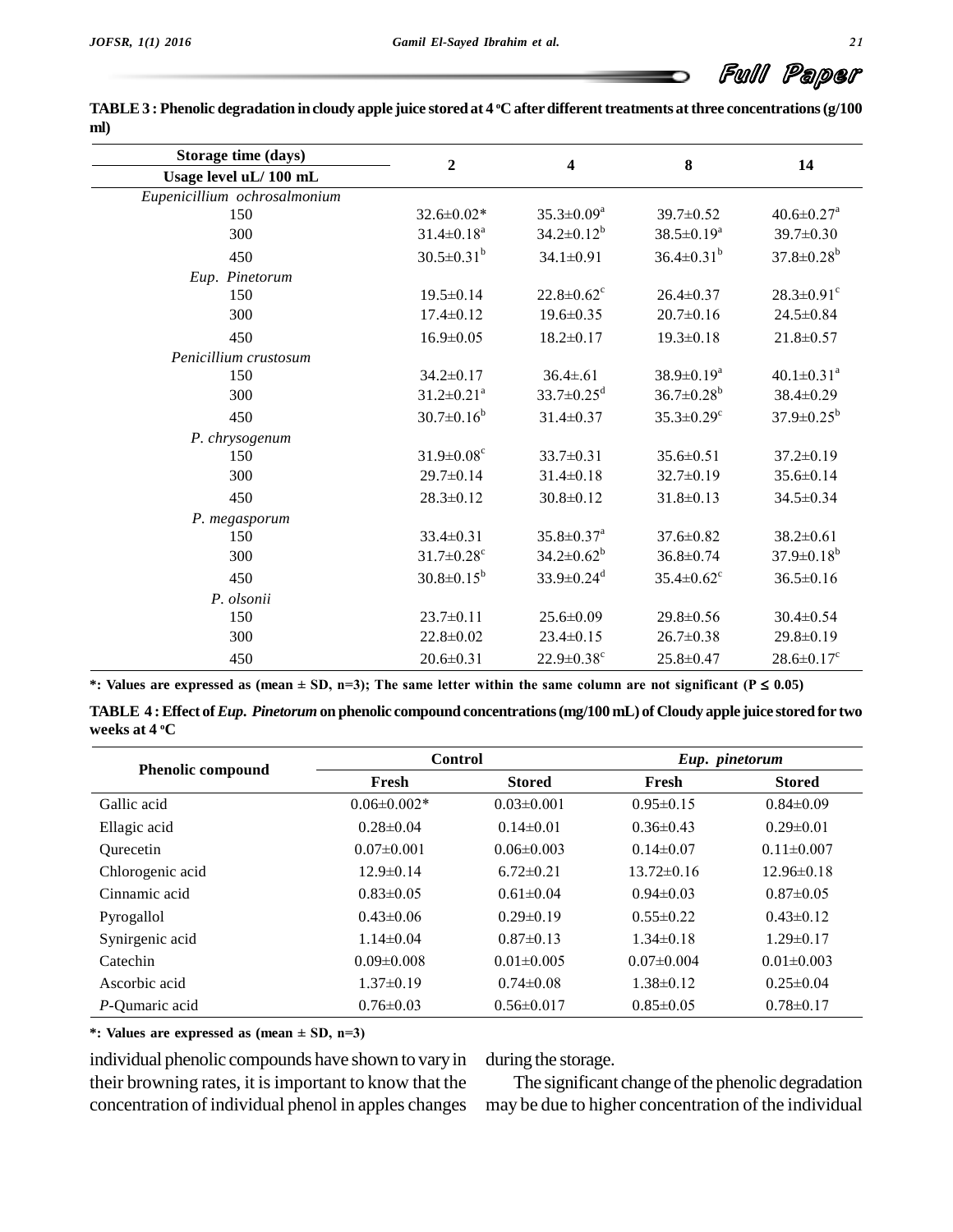phenolic compounds, such as chlorogenic acid, ascorbic acid and synirgenic acid. These compounds are well recognized as substrates of apple polyphenol oxidase and/or are involvedin nonenzymatic coupled oxidation mechanisms **[3]**.

A total of 10 phenolic compounds (TABLE4) were identified by HPLC system in investigated treatments which were gallic acid, ellagic acid, Qurecetin, cholorgenic acid, cinnamic acid, pyrogallol, synigenic acid, catechin, ascorbic acid and *P*-qumaric acid.

The contents of chlorogenic acid as the major polyphenolic compound, representing 66.99-72.69% of the total polyphenols detected in stored control and stored treatment of *Eup*. *Pinetorum,* respectively. Other authors have reported high levels of this phenolic compound in apples **[33]**.

#### **(a) Scavenging ability on DPPH<sup>o</sup> radicals**

As is shown in TABLE 5, the cloudy apple juice treated with six exopolysaccharides of*Penicillium*sp. During storage for 14 days at 4 <sup>o</sup>C showed increase in antioxidant activity with increasing the applied concentrations. However reversible relationship had occurred with increase the storage time.

The order of studied exopolysaccharides in antioxidant activity was *Eup. Pinetorum >P. olsonii >P. chrysogenum >Eupenicillium ochrosalmonium > P. megasporum and Penicillium crustosum* had the lowest antioxidant activity at the same concentration  $450$  ul/100 ml. There is no significant ( $P \le 0.05$ ) between *Eup. Pinetorum* and BHA after two days of storage at 4 °C.

The complexity of exopolysaccharides molecular structure and chemical composition of polysaccharides

#### **Antioxidant properties**

TABLE 5 : Antioxidant activity of cloudy apple juice treated with six exopolysacchrides during two weeks of storage at 4 °C **as determined by DPPH<sup>o</sup> and -Carotene assays**

| Storage time (days)                    |                   |                              | DPPH <sup>0</sup>            |                              |                              |                              |                              | <b>B-Carotene</b>            |                              |                              |
|----------------------------------------|-------------------|------------------------------|------------------------------|------------------------------|------------------------------|------------------------------|------------------------------|------------------------------|------------------------------|------------------------------|
| Usage level uL/100 mL                  | Zero<br>time      | $\mathbf 2$                  | $\overline{\mathbf{4}}$      | 8                            | 14                           | Zero time                    | $\boldsymbol{2}$             | $\overline{\mathbf{4}}$      | $\bf 8$                      | 14                           |
| Control                                | $61.7 \pm 1.13*$  | $55.3 \pm 0.64$              | $51.8 \pm 0.61$              | 49.5±0.27                    | $48.2 \pm 0.29$              | 58.7±0.81                    | $56.3 \pm 0.64$              | $49.8 \pm 1.06$              | $47.2 \pm 0.79$              | 45.9±0.72                    |
| Eupenicillium<br>ochrosalmonium<br>150 | $85.4 \pm 0.28$   | $79.2 \pm 0.31$ <sup>a</sup> | $71.6 \pm 0.28$ <sup>a</sup> | $69.4 \pm 0.13$ <sup>a</sup> | $66.8 \pm 0.11$              | $64.2 \pm 0.79$              | $61.9 \pm 0.82$ <sup>a</sup> | 59.7±0.28 <sup>a</sup>       | $57.2 \pm 0.84$ <sup>a</sup> | $55.4 \pm 0.34$ <sup>a</sup> |
| 300                                    | $86.7 \pm 0.37$   | $81.6 \pm 0.22^b$            | $77.5 \pm 0.19^b$            | $72.3 \pm 0.27$ <sup>b</sup> | $69.4 \pm 0.16$              | $66.8 \pm 0.72$ <sup>a</sup> | $62.4 \pm 0.94^b$            | $60.8 \pm 0.31^{\rm b}$      | $59.4 \pm 0.15^b$            | $56.8 \pm 0.28$              |
| 450                                    | $88.3 \pm 1.16^a$ | $82.4 \pm 0.14$ <sup>c</sup> | 79.3±0.24                    | 74.9±0.26                    | $71.5 \pm 0.17$              | $67.3 \pm 0.64^b$            | $63.5 \pm 0.37$              | $61.4 \pm 0.39$              | $60.7 \pm 0.34$ <sup>c</sup> | $57.2 \pm 0.46$              |
| Eup. Pinetorum<br>150                  | $90.2 \pm 0.94^b$ | $88.5 \pm 0.19$ <sup>d</sup> | $87.5 \pm 0.47$              | $86.4 \pm 0.52$              | $85.7 \pm 0.54$              | $71.4 \pm 0.28$              | $69.8 \pm 0.64$              | $67.2 \pm 0.15$ <sup>c</sup> | $65.9 \pm 0.54$ <sup>d</sup> | $64.8 \pm 0.51$              |
| 300                                    | $92.6 \pm 0.83$   | $90.3 \pm 0.31$              | $88.2 \pm 0.51$ <sup>c</sup> | $87.9 \pm 0.18$              | $86.3 \pm 0.29$              | $72.6 \pm 0.19$              | $70.5 \pm 0.58$              | $68.7 \pm 0.28$              | $66.5 \pm 0.82$              | $65.1 \pm 0.29$              |
| 450                                    | $93.7 \pm 0.24$   | $91.8 \pm 0.25$              | $90.8 \pm 0.37$              | $88.5 \pm 0.14$ <sup>c</sup> | $87.9 \pm 0.24$              | 75.9±0.34                    | $71.3 \pm 0.91$              | $69.8 \pm 0.52$              | $68.3 \pm 0.73$ <sup>e</sup> | $67.4 \pm 0.38$              |
| Penicillium crustosum<br>150           | 79.8±2.01         | $75.6 \pm 0.15$              | $70.5 \pm 0.14$              | $67.4 \pm 1.02$              | $65.1 \pm 0.08$              | $61.4 \pm 0.15$              | $57.1 \pm 1.12$              | $55.8 \pm 0.13$              | $53.4 \pm 0.52$              | $51.8 \pm 0.16$              |
| 300                                    | $80.4 \pm 1.16$   | $76.9 \pm 0.45$              | $71.3 \pm 0.29$ <sup>a</sup> | $69.2 \pm 1.13$ <sup>a</sup> | $66.8 \pm 1.03$              | $62.8 \pm 0.17$              | 58.3±0.67                    | $56.9 \pm 0.25$              | $53.9 \pm 0.18$              | $52.4 \pm 0.18$              |
| 450                                    | $81.3 \pm 1.28$   | $78.2 \pm 0.61$              | $72.9 \pm 0.65$              | $70.6 \pm 0.27$              | $67.4 \pm 1.05$              | $63.7 \pm 0.61$              | 58.9±0.83                    | $57.2 \pm 0.29$              | $54.2 \pm 0.29$              | 53.6±0.25                    |
| P. chrysogenum<br>150                  | $86.4 \pm 0.31$   | $82.7 \pm 0.82$ <sup>c</sup> | $80.5 \pm 0.38$              | $77.6 \pm 1.02$              | $75.8 \pm 0.28$ <sup>a</sup> | $65.8 \pm 0.28$              | $63.5 \pm 0.95$              | $60.8 \pm 1.02^b$            | 59.4 $\pm$ 0.61 <sup>b</sup> | 58.7±0.83                    |
| 300                                    | $88.2 \pm 0.18^a$ | 83.6±0.91                    | $81.4 \pm 0.22$              | 78.4±0.84                    | 76.9±0.29                    | $67.9 \pm 0.81^{\rm b}$      | $65.4 \pm 1.16$              | $61.3 \pm 0.55$              | 59.7±0.25                    | 59.6±0.97                    |
| 450                                    | 89.7±0.29         | $84.5 \pm 0.37$              | $81.9 \pm 0.11$              | 79.3±0.75                    | $77.5 \pm 0.24^b$            | $68.2 \pm 0.63$              | $66.1 \pm 0.39$              | $62.7 \pm 0.24$              | $60.3 \pm 0.19$ <sup>c</sup> | $60.3 \pm 1.03$              |
| P. megasporum<br>150                   | $81.5 \pm 0.11$   | $79.3 \pm 0.12^a$            | $77.8 \pm 1.05^b$            | $72.7 \pm 0.15^b$            | $70.4 \pm 0.38$              | $63.7 \pm 0.22$              | $61.5 \pm 0.61^a$            | $58.4 \pm 0.19$              | $56.5 \pm 0.84$              | $54.2 \pm 0.31$              |
| 300                                    | $82.4 \pm 0.24$   | $81.6 \pm 0.14^b$            | $79.2 \pm 1.12$              | $73.4 \pm 0.19$              | 72.8±0.45                    | $65.3 \pm 0.13$              | $62.4 \pm 0.58^{\rm b}$      | 59.9±0.24 <sup>a</sup>       | $57.8 \pm 0.37$ <sup>a</sup> | $55.3 \pm 0.11^a$            |
| 450                                    | 83.9±0.26         | $82.5 \pm 0.35$              | 80.6±0.92                    | 75.8±0.24                    | $73.2 \pm 0.71$              | $66.9 \pm 0.18$ <sup>a</sup> | $62.8 \pm 0.73$              | $61.2 \pm 0.67$              | $59.3 \pm 0.19^b$            | 55.9±0.08                    |
| P. olsonii<br>150                      | $88.4 \pm 0.17^a$ | $84.5 \pm 1.12$              | $81.7 \pm 0.21$              | $76.4 \pm 0.31$              | $74.8 \pm 1.21$              | $68.5 \pm 0.12$              | $66.2 \pm 0.26$              | $65.7 \pm 0.43$              | $64.5 \pm 0.11$              | $63.2 \pm 0.37$              |
| 300                                    | $89.6 \pm 1.14$   | $86.3 \pm 2.07$              | $82.5 \pm 0.16$              | 78.9±0.26                    | $75.2 \pm 1.06^a$            | $69.4 \pm 0.37$              | $67.8 \pm 0.37$              | $66.1 \pm 0.28$              | $64.8 \pm 0.34$              | $63.9 \pm 0.88$              |
| 450                                    | $90.5 \pm 1.06^b$ | $87.9 \pm 0.21$              | $83.2 \pm 0.19$              | $79.1 \pm 0.18$              | $77.5 \pm 1.14^b$            | $70.3 \pm 0.82$              | $68.9 \pm 0.29$              | $67.3 \pm 0.39$ <sup>c</sup> | $65.3 \pm 0.29$ <sup>d</sup> | $64.2 \pm 0.92$              |
| BHA 200 ppm                            | $89.1 \pm 0.05$   | 89.1 $\pm$ 0.04 <sup>d</sup> | $88.7 \pm 0.02$ <sup>c</sup> | $88.6 \pm 0.03$ <sup>c</sup> | $88.5 \pm 0.06$              | $68.4 \pm 0.06$              | $68.3 \pm 0.02$              | $68.3 \pm 0.05$              | $68.2 \pm 0.04$ <sup>e</sup> | $68.1 \pm 0.03$              |
| TBHQ 200 ppm                           | $94.3 \pm 0.01$   | $94.3 \pm 0.06$              | $94.2 \pm 0.05$              | $94.1 \pm 0.08$              | $94.1 \pm 0.02$              | $76.2 \pm 0.04$              | $76.2 \pm 0.01$              | $76.1 \pm 0.03$              | $76.1 \pm 0.01$              | $76.1 \pm 0.02$              |

\*: Values are expressed as (mean  $\pm$  SD, n=3); The same letter within the same column are not significant ( $P \le 0.05$ )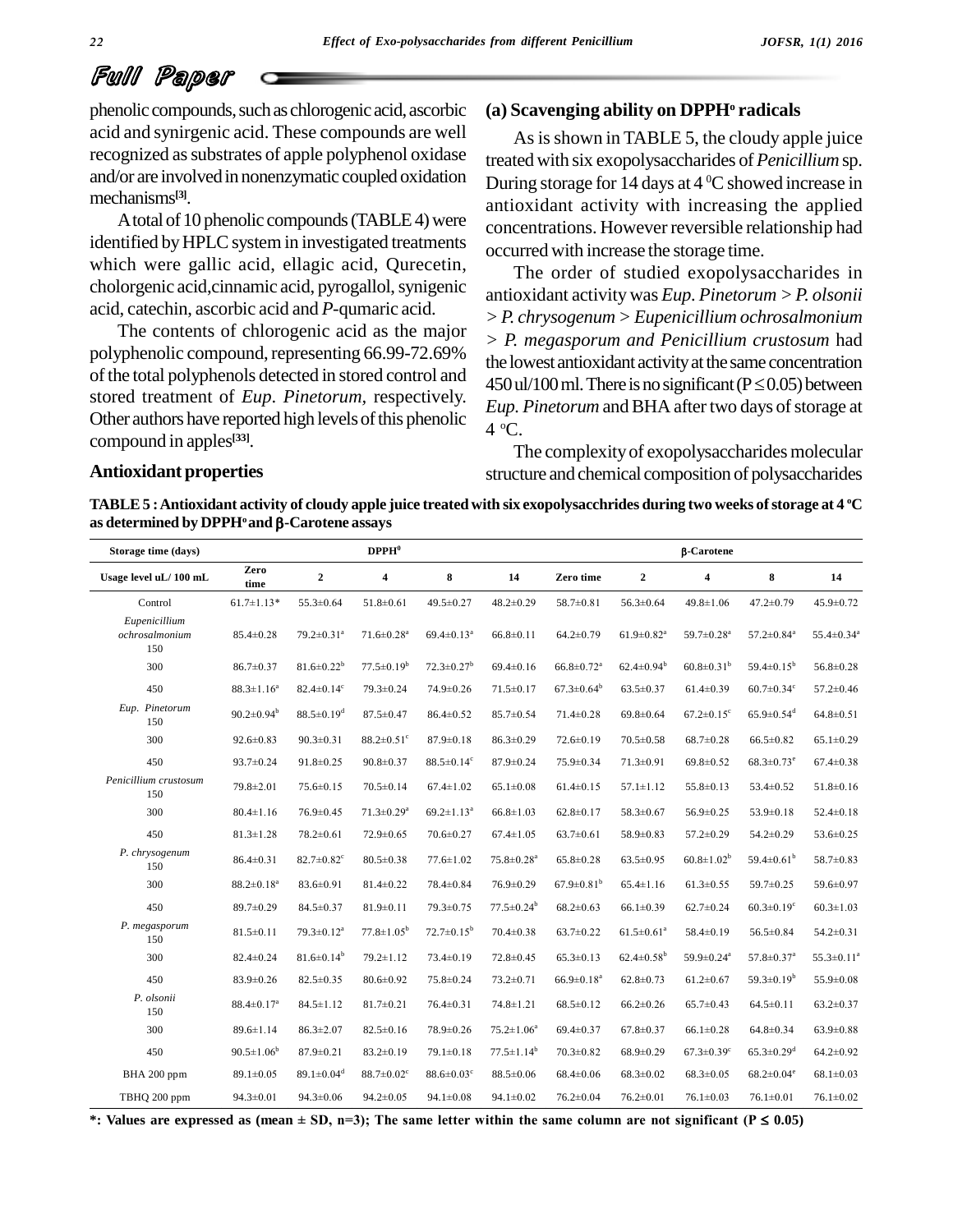| TABLE 6 : Effect of exopolysaccharides produced by Eup. pinetorum and storage on volatile compounds identified in headspace |  |
|-----------------------------------------------------------------------------------------------------------------------------|--|
| of cloudy apple juice $(CAJ)$                                                                                               |  |

| Volatile compound           | RIs <sup>a</sup>         |                  | <b>Control</b> |       | Eup.<br>pinetorum | <b>Odour description</b> | <b>Identification</b> method |  |
|-----------------------------|--------------------------|------------------|----------------|-------|-------------------|--------------------------|------------------------------|--|
|                             |                          | Fresh            | <b>Stored</b>  | Fresh | <b>Stored</b>     |                          |                              |  |
|                             |                          | <b>Esters</b>    |                |       |                   |                          |                              |  |
| Ethyl ethanoate             | 596                      | $2.34^{b}$       | 1.26           | 1.85  | 1.73              |                          | MS, RI, St                   |  |
| Ethyl acetate               | 642                      | 15.29            | 12.94          | 16.32 | 14.98             |                          | MS, RI, St                   |  |
| Propyl acetate              | 698                      | 2.53             | 0.75           | 2.81  | 1.84              | Strong-sweet             | MS, RI, St                   |  |
| Ethyl propanoate            | 745                      | 1.83             | 0.91           | 1.96  | 1.76              | Pungent                  | MS, RI                       |  |
| Methyl butanoate            | 753                      | 1.37             | 0.95           | 1.52  | 1.48              | Sweet, apple-like        | MS, RI                       |  |
| Isobutyl acetate            | 769                      | 0.53             | 0.62           | 1.13  | 1.10              |                          | MS, RI, St                   |  |
| Butyl acetate               | 828                      | 5.92             | 3.71           | 6.31  | 5.78              |                          | MS, RI                       |  |
| Ethyl butanoate             | 849                      | 7.48             | 3.69           | 7.59  | 6.41              | Apple-like, fruity       | MS, RI, St                   |  |
| Ethyl-2-methyl<br>butanoate | 875                      | 2.75             | 18.24          | 27.51 | 25.86             |                          | MS, RI                       |  |
| 2-Methylbutyl acetate       | 885                      | 2.21             | 0.18           | 0.63  | 0.58              | Sweet, apple-like        | MS, RI                       |  |
| Propyl butanoate            | 897                      | 0.47             | 0.23           | 0.57  | 0.44              |                          | MS, RI, St                   |  |
| Ethyl pentanoate            | 956                      | 1.19             | 0.12           | 0.84  | 0.71              |                          | MS, RI, St                   |  |
| <b>Butyl</b> butanoate      | 997                      | 3.52             | 2.89           | 4.61  | 3.83              |                          | MS, RI                       |  |
| Ethyl hexanoate             | 1001                     | 0.65             | 0.52           | 0.75  | 0.39              | Rotten apple             | MS, RI, St                   |  |
| Hexyl acetate               | 1015                     | 1.18             | 0.74           | 2.57  | 1.16              |                          | MS, RI, St                   |  |
| Hexyl butanoate             | 1187                     | 1.94             | 0.62           | 1.32  | 1.18              |                          | MS, RI                       |  |
|                             |                          | <b>Alcohols</b>  |                |       |                   |                          |                              |  |
| Ethanol                     | 615                      | 15.67            | 24.29          | 7.81  | 14.53             | Green, grass-like        | MS, RI, St                   |  |
| 1-Butanol                   | 693                      | 8.51             | 13.45          | 5.47  | 8.38              | Sweet                    | MS, RI, St                   |  |
|                             |                          | <b>Aldehydes</b> |                |       |                   |                          |                              |  |
| 3-Methyl butanal            | 751                      | 1.28             | 0.63           | 2.17  | 2.31              | Sweet, apple-like        | MS, RI                       |  |
| Hexanal                     | 773                      | 19.61            | 5.67           | 1.19  | 1.43              |                          | MS, RI, St                   |  |
|                             |                          | <b>Ketones</b>   |                |       |                   |                          |                              |  |
| 1-Penten-3-one              | 742                      | 0.42             | 0.31           | 1.75  | 1.49              |                          | MS, RI                       |  |
|                             | Monoterpene hydrocarbons |                  |                |       |                   |                          |                              |  |
| D-Limonene                  | 1031                     | 1.29             | 1.65           | 1.32  | 1.27              | Cheesy                   | MS, RI, St                   |  |

etention indices; b: Values are expressed as relative area percentage to the total identified volatile compounds. °: Odour " descriptions cited from Aaby et al. (2002), Plotto and Mc-Daniel (2001) and Fukami et al. (2002). d:b: Compounds identified by **GC-MS(MS) and/or by comparison of MS and RI of standard compound (St) run under similar conditions**

fractions isolated from medicinal fungi makes it difficult to elucidate their structure and activity relationships. It has been suggested that the antioxidant capacity of exopolysaccharides molecules may be ascribed to their hydroxyl group, which donates electrons to reduce the radicals to a more stable form or reacts with the free radicals to terminate the radical chain reaction. In the present study a significant correlation between configu radicals to terminate the radical chain reaction. In the part<br>present study a significant correlation between contantioxidant activity as determined by DPPH and  $\beta$ and activity as determined by  $B1111$  and  $p$  (b) Scavenging ability on  $\beta$ -carotene carotene assays and phenolic degradation had observed and these results are in agreement with **[7]**.

To the best of our knowledge this study is the first trial to investigate the antioxidant activity of exopolysaccharides in real food system.

Moreover, the antioxidant capacity of polysaccharides molecules also depends strongly on the<br>type and organization of sugar monomers, the linkage<br>pattern of the main chain ( $\alpha$  or  $\beta$ ) and the branching type and organization of sugar monomers, the linkage configuration **[21]**. **pattern** of the main chain ( $\alpha$  or  $\beta$ ) and the branching

The relative ability of the exopolysaccharides to act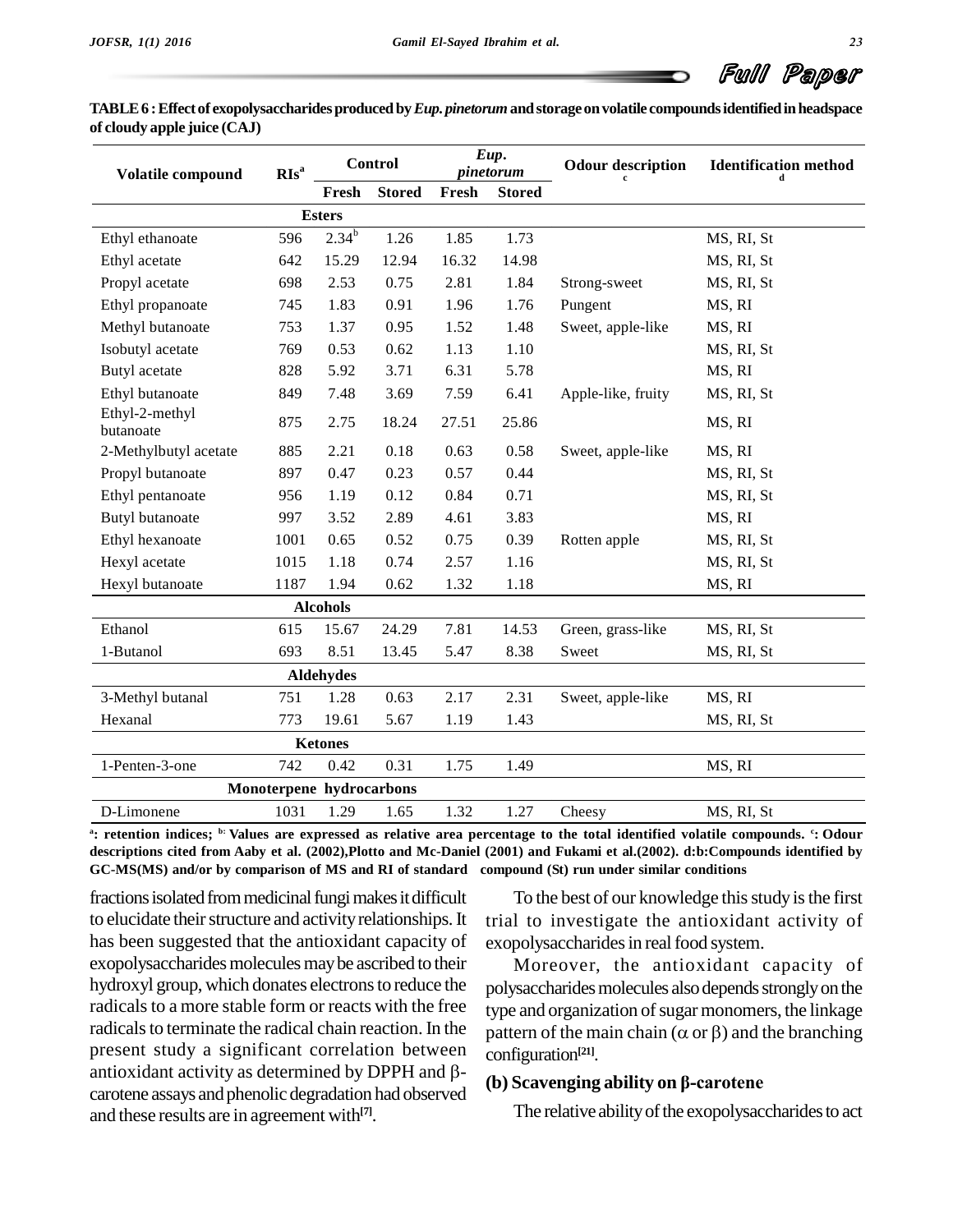as antioxidantswasinvestigated through*invitro*models such as the  $\beta$ -carotene-linoleate model system. The antioxidant activity of the added exopolysaccharides was assayed at 150, 300, 450, uL/100ml cloudy apple juice and was compared with BHA and TBHQ (TABLE 5). The antioxidant activity of the exopolysaccharides was found to increase with an increase in its concentration.*Eup*.*Pinetorum* showed nonsignificant activity compared to BHA after 8 days of storage  $(TABLE5)$ .

In the present study, it was observed that the polysaccharides hindered the extent of  $\beta$ -carotene bleaching byneutralizing the linoleate free radical and other free radicals formed in the system. Antioxidant activity of antioxidants might be attributed to some mechanisms such as preventing chain initiation, binding transition metal ion, decomposing peroxides, preventing continued hydrogen abstraction, reducing ability and scavenging free radical **[14]**.

#### **(c)Analysis of volatile**

Volatile compounds in the fresh and stored control cloudyapple juice aswell astreated by*Eup*.*Pinetorum* at zero time and after two weeks of storage at  $4^{\circ}$ C and addition their KIs are listed inTABLE6.Twenty-two volatiles, namely 16 esters, 2 alcohols, 2 aldehydes, 1 ketone and 1monoterpene hydrocarbonswere identified in the investigated samples.

Cloudy apple juice is mainly composed of esters (51.2%), alcohols(24.18%) and aldehydes(20.89%) in the fresh control sample. The major alcoholss were identified as ethanol and butanol in the control and treated sample with *Eup*. *Pinetorum.*

Esters made up to 52.1%, 48.37%, 78.29% and 69.23% of the total volatile compounds in fresh control, stored control, treated by *Eup. Pinetorum* at the beginning of storage and stored one, respectively. The major compounds were ethyl acetate, ethyl butanoate, butyl acetate,ethyl-2-methyl butanoate, ethyl ethanoat and propyl acetate (TABLE 6). Many researchers have reported that esters play an important role in the flavour of apples<sup>[10]</sup>, they also reported that esters make up during to 87% as predominant volatile compounds according to the condition of storage. Ethyl butanoate was suggested to be the important odorant in 40 apple cultivars **[8]**.

Alcoholswere the predominant chemical group of the volatile compounds in cloudy anna apple juice, with a proportion of up to 24.18% and 37.74% in fresh and stored control, respectively. The major compounds belonging to alcohol were ethanol and butanol. Previous reports showed that these alcohols are the most dominant compounds in apple<sup>[10]</sup>. he esters and alcohols which are the products of fatty acid metabolization were the major groups 44% and 41% of totals volatiles in the apple juice, respectively<sup>[11]</sup>.

Aldehydes were the highest proportion of the volatile compoundsin anna cloudy apple juice accounting for 20.89% and 3.36% of the total content in fresh control and treatment of*Eup. Pinetorum,*respectively.While, hexanal was the major aldehyde in fresh and stored control, 3-methyl butanal was identified as major compounds the sample treated by *Eup. Pinetorum* (TABLE 6). These results confirmed by Komthong et *al*. **[19]**, who reported that hexanal is the most potent aromatic aldehyde with green/grassy odour in apple. Due to the low threshold value and the relatively high concentration, hexanal was regarded as the main contributor to grassy odour in the headspace gas. In addition to anna apple, hexanal was described to be the most potent odourant in other apples and unripe fruits. Hexanal was the most potent odorant in aldehyde group.Due to the lowthreshold value and the relatively high concentration, hexanal was regarded as the main contributor to grassy odor in the headspace gas. In addition to anna apple, hexanal was described to be the most potent odorant in other apples and unripe fruits **[25]**.

#### **CONCLUSION**

The obtained results show that, adding of exopolysaccharides of six *Penicillium* species on the qualityparameters of cloudyapple juicewasstable for extended periods of storage. It was indicated that exopolysaccharides from *Eup*. *Pinetorum* possessed considerable efficiency to prevent phenolic degradation during storage and significant radical scavenging activity on stable DPPH radicals and B-carotene assays. Exo polysaccharides from *Eup*. *Pinetorum* should be regarded as a valuable product and has potential as a value-added ingredient for functional foods.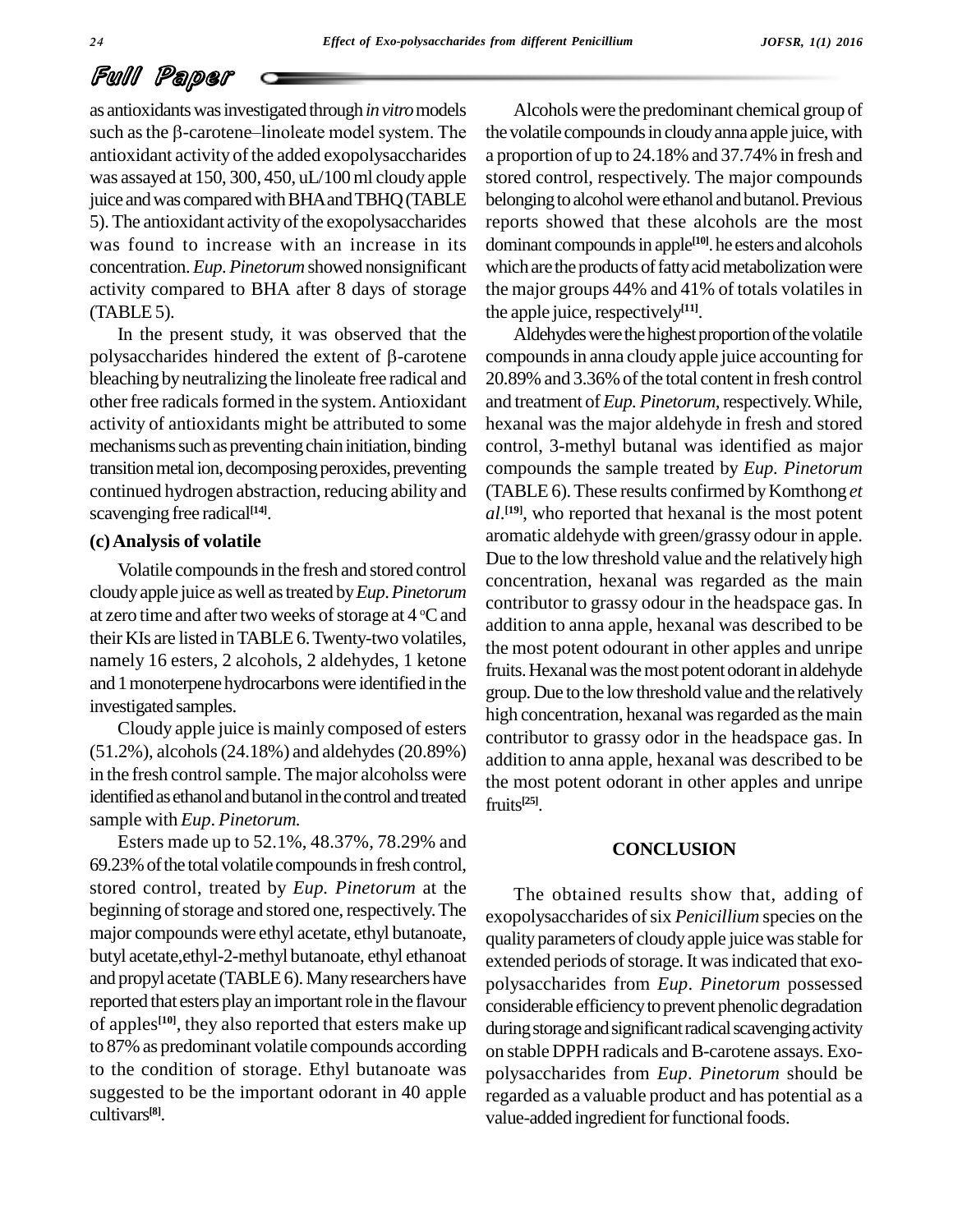#### **REFERENCES**

- **[1]** R.Adams; Identification of Essential Oil Components by Gas Chromatography/Mass Spectrometry. Carol Steam, IL:Allured Publishing, **(2007)**.
- **[2]** A.H.Aly, A.Debbab, J.Kjer, P.Proksch; Fungal Divers, **41**, 1-16 **(2010)**.
- **[3]** K.L.Bajaj,C.A.Diez-Junquera, M.L.Gonzalez-San; Journal of Food Science Technology, **34**, 296-302 [21] C.H.Liu, C.H.Wang, Z.L.Xu, Y.I.N<br>(**1997**) Biochemistry, **42**, 961–970 (**2007**). **(1997)**.
- **[4]** S.Burda, W.Oleszek, C.Y.Lee; Journal of Agricultural and Food Chemistry, **38**, 945-948 R.J.Randall; Journ<br>(1990) 265–275 (1951). **(1990)**.
- F.Cecchini; Food Chemistry, 127(2), 493-500 W.Plocharski, K.Rutkowski; Polish Journal of (2011)<br>and Nutrition Science, 57, 383–388 (2007). **(2011)**.
- **[6]** Y.Chen, M.Wenjun, T.Hongwen, Z.Weiming, Q.Xiaohui,C.Yanli,L.Hongyan, Z.Chunqi,Y.Yupin, H.Yujiao, W.Chunyan, L.Na; Bioresource Q.Xiaohui, C.Yanli, L.Hongyan, Z.Chunqi,<br>H.Yujiao, W.Chunyan, L.Na; Biore<br>Technology, **102**, 8179–8184 (**2011**).
- **[7]** Y.Chen, M.Y.Xie, S.P.Nie, C.Li, Y.X.Wang; Food Technology, **102**, 8179–8184 (**2011**).<br>Y.Chen, M.Y.Xie, S.P.Nie, C.Li, Y.X.<br>Chemistry, **107**, 231–241 (**2008**).
- **[8]** D.G.Cunningham, T.E.Acree, N.Barnard, Chemistry, 107, 231–241 (2008).<br>D.G.Cunningham, T.E.Acree, N.Barnard,<br>R.M.P.A.Butts; Food Chemistry, 19, 137–147 **(1986)**.
- **[9]** C.H.Dong, Y.J.Yao; LWT. Food Science and (<mark>1986</mark>).<br>C.H.Dong, Y.J.Yao; LWT. Food S<br>Technology, **41**, 669–677 (**2008**).
- **[10]** G.Echeverria, J.Graell, I.Lara, M.L.Lopez; Technology, 41, 669–677 (2008).<br>G.Echeverria, J.Graell, I.Lara, M.L.Lopez;<br>Postharvest Biology and Technology, 50, 135–144 **(2008)**.
- **[11]** G.Echeverria, J.Graell, M.L.Lopez, I.Lara; **(2004)**.
- **[12]** D.B.Genovese, J.E.Lozano; Food Hydrocolloids, (**2004**).<br>D.B.Genovese, J.E.I<br>**15**, 1–7 (**2001**).
- **[13]** N.Grimi, F.Mamouni, N.Lebovka, E.Vorobiev, 15, 1–7 (2001).<br>
McGraw-Hill, (1<br>
N.Grimi, F.Mamouni, N.Lebovka, E.Vorobiev, [32] C.Thetsrimuan<br>
J.Vaxelaire; Journal of Food Engineering, 103, 52–<br>
634–639 (2011). 61 **(2011)**. **I.Vaxelaire; Journal of Food Engineering, 103, 52–<br>61 (2011).<br><b>[14]** D.Gulcin, M.E.Büyükokuroğlu, M.Oktay, <sup>[3</sup>]
- 61 (**2011**).<br>D.Gulcin, M.E.Büyükokuroğlu, M.Oktay, [<sup>3</sup><br>O.D.Küfrevioğlu; Journal of Ethnopharmacology, **86**, 51-58 **(2003)**.
- [15] N.Hoang, J.Golding, M.A.Wilkes; Food Chemistry, **127**, 1249-1256 **(2011)**.
- [16] M.M.Housseiny, H.I.Aboelmagd, G.E.Ibrahim; [3]<br>International Journal of Food Science and<br>Technology, **48**, 2292–2299 (**2013**).
- **[17]** G.E.Ibrahim, I.M.Hassan, A.M.Abd-Elrashid, K.F.El-Massry, A.H.Eh- Ghorab, M.Ramadan; Food Hydrocolloids, **25**, 91-97 **(2011)**.
- **[18]** H.O.Kim,J.M.Lim,J.H.Joo, S.W.Kim, H.J.Hwang, J.W.Choi, J.W.Yun; Bioresource Technology, **96**, H.O.Kim, J.M.Lim, J.H.<br>J.W.Choi, J.W.Yun; Bio<br>1175–1182 (**2005**).
- **[19]** P.Komthong, S.Hayakawa, T.Katoh, N.Igura, M.Shimoda; LWT. Food Science and Technology, 39, 472–478 **(2006**). M.Shimoda; LWT. Food Science and Technology,
- **[20]** P.Li, S.Weibo, L.Chao, S.Tijiang, M., Yan, L.Shiqiong, M.Ziling, Z.Ligang;African Journal of
- Microbiology Research, **6(2**), 471- 477 **(2012)**.<br>C.H.Liu, C.H.Wang, Z.L.Xu, Y.I.Wang; Process<br>Biochemistry, **42**, 961–970 **(2007**). **[21]** C.H.Liu, C.H.Wang, Z.L.Xu, Y.I.Wang; Process
- **[22]** O.H.Lowery, N.J.Resenbrough, A.L.Farr,<br>R.J.Randall; Journal of Biology and Chemistry, **193**,<br>265–275 **(1951)**. **[23]** J.Markowski, K.Kolodziejczyk, B.Krol, R.J.Randall;Journal ofBiology andChemistry, **193**,
- **[5]** K.Carbone, B.Giannini, V.Picchi, R.L.Scalzo, W.Plocharski, K.Rutkowski; Polish Journal of Food J. Markowski, K. Kolodziejczyk, B. Kro<br>W. Plocharski, K. Rutkowski; Polish Journal of Foo<br>and Nutrition Science, 57, 383–388 (2007).
	- **[24]** T.Masuko, A.Minami, N.Iwasaki, T.Majima, S.Nishimaru, Y.C.Lee; Analytical Biochemistry, **T.Masuko, A.Minami,**<br>S.Nishimaru, Y.C.Lee; .<br>**339**, 69–72 (**2005**).
	- **[25]** J.P.Mattheis, J.K.Fellman, P.M.Chen, M.E.Patterson; Journal of Agriculture and Food Chemistry, 39, 194-199 (1991).
	- $[26]$  G.L.Miller; Analytical Chemistry,  $31$ ,  $426-428$ **(1959)**.
	- **[27]** T.Nagai, R.Inoue, H.Inoue, N.Suzuki; Food (**1959**).<br>T.Nagai, R.Inoue, H.Inoue, N.Su<br>Chemistry, **80**(1), 29–33 (**2003**).
	- **[28]** B.Nagel; Fruit Processing, **1**, 6"8 **(1992)**.
	- [29] V.E.C.Ooi, F.Liu; International Journal of Medicinal Mushrooms, **1**, 195-206 **(1999)**.
	- G. Echeverria, J. Graell, M.L. Lopez, I. Lara;<br>
	Postharvest Biology and Technology, **31**, 217–227 Forschung, **204**, 52-55 (**1997**). **[30]** I.Perez, J.Hernandez, T.Estrella, M.I.Vendrell; Mushrooms, 1, 195-206 (**1999**).<br>I.Perez, J.Hernandez, T.Estrella, M.I.Vendrell;<br>Zeitschrift für Lebensmittel Untersuchung und -Forschung, **204**, 52-55 **(1997)**.
		- **[31]** R.G Steel, J.H.Torrie; Principles and procedures of statistics: A biochemical approach. New York: McGraw-Hill, **(1986)**.
		- [32] C.Thetsrimuang, K.Saranyu, C.Khajeelak, S.Chantragan, S.Rakrudee; Food Chemistry, 128, 634–639 **(2011)**. S.Chantragan, S.Rakrudee; Food Chemistry, **128***,*
		- **[33]** R.Veberic, M.Trobec, K.Herbinger, M.Hofer, D.Grill, F.Stampar; Journal of the Science of Food and Agriculture, **85**, 1687-1694 **(2005)**.
		- **[34]** M.Wettasinghe, F.Shahidi; FoodChemistry, **67**, 399- 402 **(1999)**.
	- International Journal of Food Science and [35] M.Yan, M.Wenjun, C.Chenglong, K.Xianglan,<br>G.Qianqun, L.Na, L.Xue, W.Baofeng, W.Shuyao,<br>X.Bo; Carbohydrate Polymers, **111**, 485–491 G.Qianqun, L.Na, L.Xue, W.Baofeng, W.Shuyao, **(2014)**.
		- **[36]** A.Yemenicioglu, N.Gunaydin, B.Cemeroglu; Fruit Processing, **10(7)**, 23-27 **(2000)**.